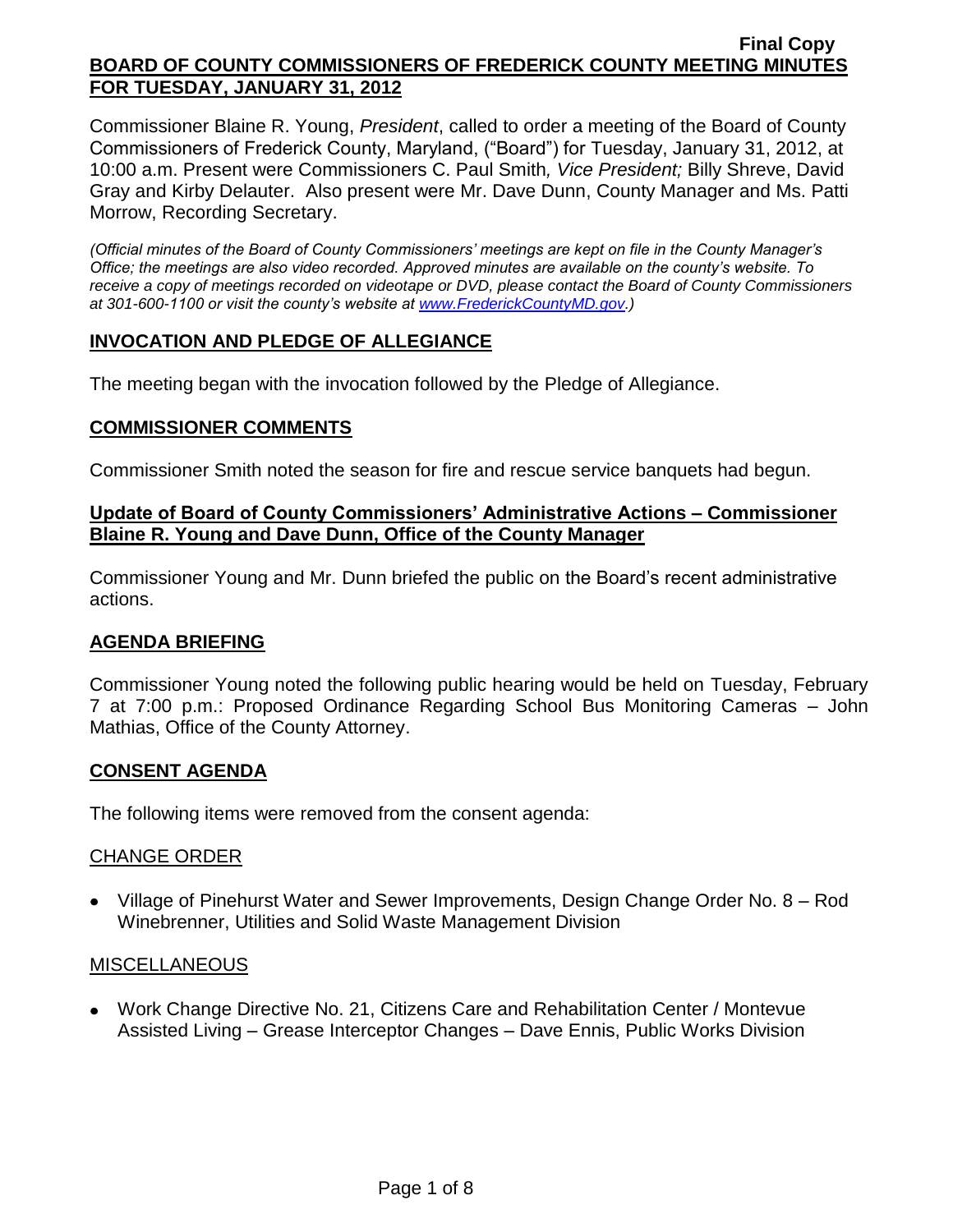The following items remained on the consent agenda:

## BID AWARD

• Purchasing Memo #12-112 – Promotional Examination Testing of Lieutenant and Captain for the Division of Fire and Rescue Services (Piggyback Contract) Award to: Fields Consulting Award amount: Not to Exceed \$83,160.00

## BUDGET TRANSFER

#BT-12-110 - Housing, Citizens Services: Housing State Special Loan Program - \$28,447.00

# GRANT

FY 2013 Mid-Maryland Rural Legacy Grant – Anne Bradley, Community Development Division

Commissioner Smith moved to approve the consent agenda as amended. Commissioner Gray seconded the motion that passed 5-0.

## **ADMINISTRATIVE BUSINESS**

## **Design Change Order No. 8 - Village of Pinehurst Water and Sewer Improvements – Rod Winebrenner, Utilities and Solid Waste Management Division**

Mr. Kevin Demosky, Utilities and Solid Waste Management Division and Mr. Winebrenner briefed the Board on the design change order.

Commissioner Delauter moved to approve the design change order to extend construction management and inspection services up to \$70,000.00. Commissioner Shreve seconded the motion that passed 4-1 with Commissioner Smith opposed.

## **Work Change Directive No. 21, Citizens Care and Rehabilitation Center / Montevue Assisted Living – Grease Interceptor Changes – Dave Ennis, Public Works Division**

Mr. Tom Meunier, Public Works Division and Mr. Ennis commented on the work change directive.

Commissioner Delauter moved to approve Work Change Directive No. 21. Commissioner Smith seconded the motion that passed 5-0.

Commissioner Delauter moved to request The City of Frederick fund their portion of the work change directive due to the inaccuracy of their inspection and waiver. Commissioner Shreve seconded the motion.

Commissioner Delauter offered an amendment to allow for the flexibility in the size of the grease interceptor to be from 300 gpm to 250 gpm or whatever size would be accurate for the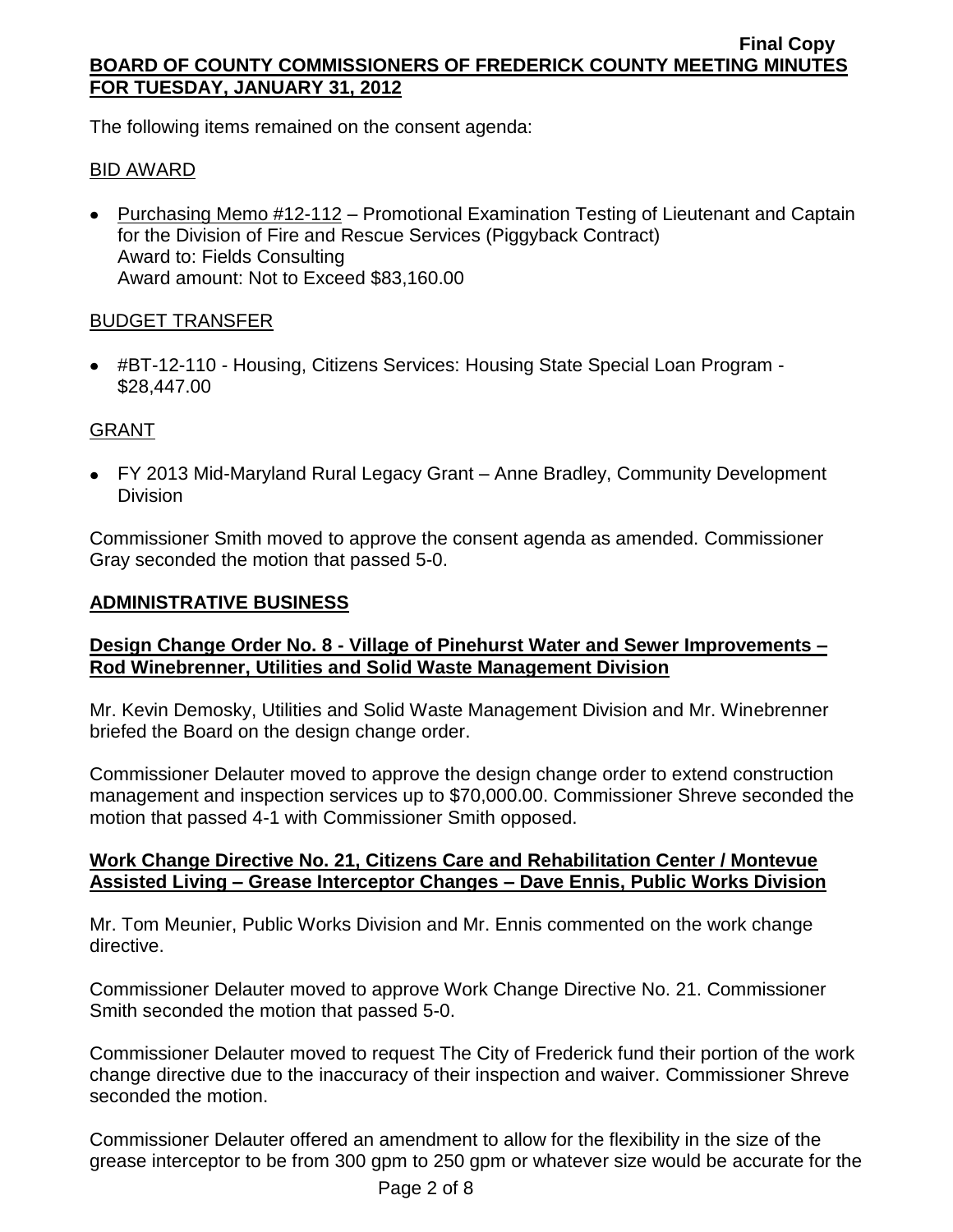grease interceptor. Commissioner Shreve seconded the amendment that failed 1-4 with Commissioners Young, Smith, Shreve, and Gray opposed.

The vote on the original motion was 5-0.

Public comment was heard from:

• Diane Smolley

## **National Land Trust Network Grant – Jenny Short, Citizens Services Division**

Ms. Short presented the request to submit an application for a technical assistance grant for the start-up of a land trust in the county.

Commissioner Gray moved to approve the submittal of the online technical assistance application to the National Community Land Trust, accept the grant if awarded, authorize related budget transfers, and establish accounts to deposit funds if awarded. Commissioner Shreve seconded the motion that passed 5-0.

## **Abolishment of Deferred Loan Program (DLP)Review Committee – Jenny Short, Citizens Services Division**

Commissioner Shreve moved to approve the recommendation to abolish the Deferred Loan Program Review Committee and to give the authority to the Department of Housing and Community Development Director to approve, modify and / or deny loans based on the Board approved DLP Program description and to amend the program description to open the program year-round rather than on a quarterly basis. Commissioner Delauter seconded the motion that passed 5-0.

## **Agricultural Preservation – Request for Re-certification – Anne Bradley, Community Development Division**

Ms. Bradley noted counties that request to be certified would apply to the Maryland Agricultural Land Preservation Foundation (MALPF) in conjunction with the Maryland Department of Planning and would benefit by retaining additional local funding.

Commissioner Smith moved to approve the report. Commissioner Delauter seconded the motion that passed 5-0.

Staff was directed to prepare a summary of the report for the Farm Bureau / Pomona Grange Legislative Day scheduled for Saturday, February 11.

## **Legislative Update – John Mathias, Office of the County Attorney and Ragen Cherney, Office of the County Manager**

Mr. Mathias and Mr. Cherney briefed the Board on the issues before the Frederick County delegation members.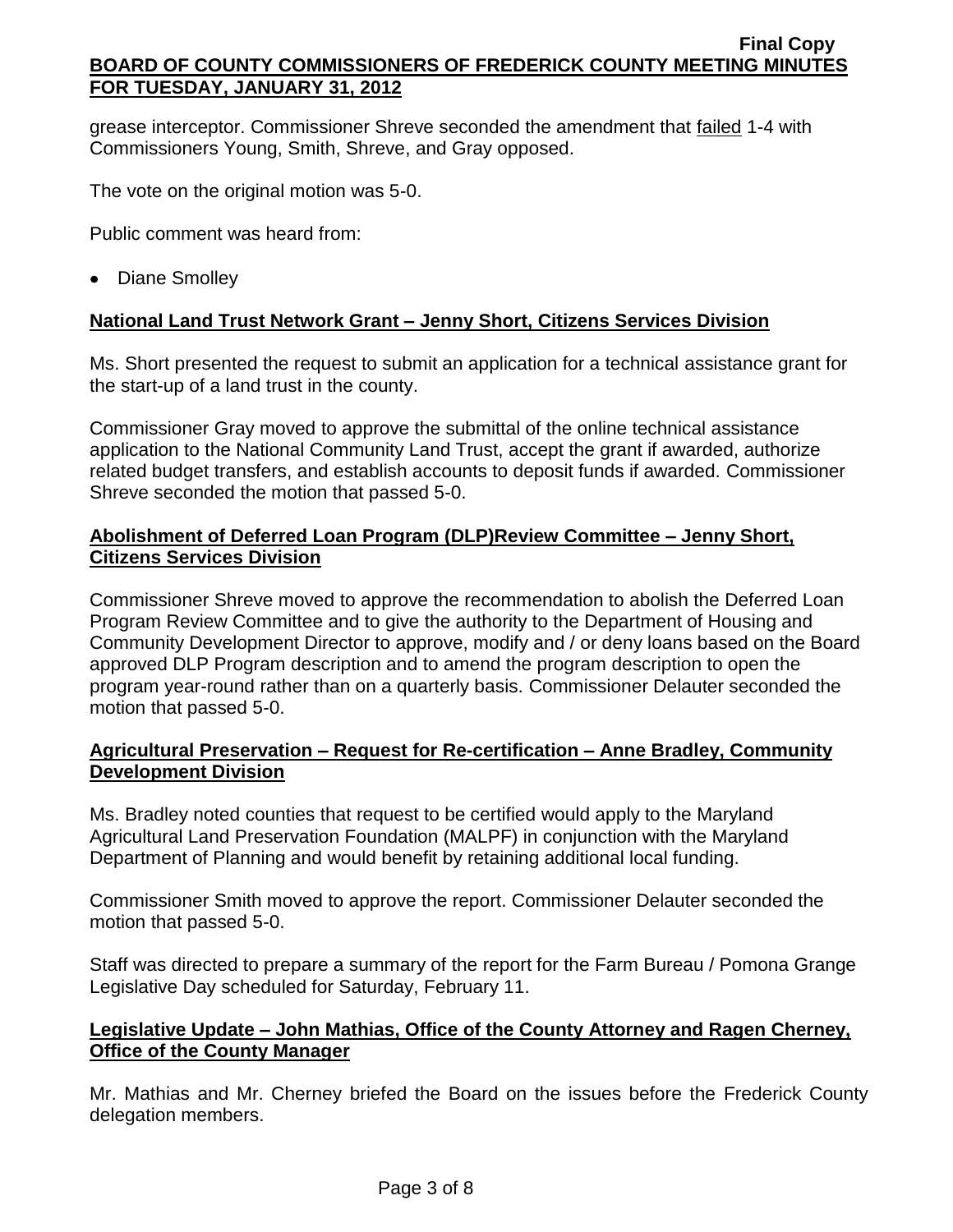Commissioner Smith moved to authorize Commissioner Young to sign the revised memorandum of understanding regarding the Downtown Hotel/Conference Center. Commissioner Delauter seconded the motion that passed 5-0.

## **COMMISSIONER COMMENTS**

None.

# **PUBLIC COMMENTS**

None.

# **QUESTIONS – PRESS**

None.

# **CLOSED SESSION**

Commissioner Smith moved to go into closed session under the Maryland Annotated Code State Government Article § 10-508(a) (1) To discuss: (i) The appointment, employment, assignment, promotion, discipline, demotion, compensation, removal, resignation, or performance evaluation of appointees, employees, or officials over whom it has jurisdiction; or (ii) Any other personnel matter that affects one or more specific individuals; (7) To consult with counsel to obtain legal advice on a legal matter; and (8) To consult with staff, consultants, or other individuals about pending or potential litigation. Commissioner Shreve seconded the motion that passed 4-0 with Commissioner Delauter absent.

# **ADJOURN**

The meeting adjourned at 11:30 a.m.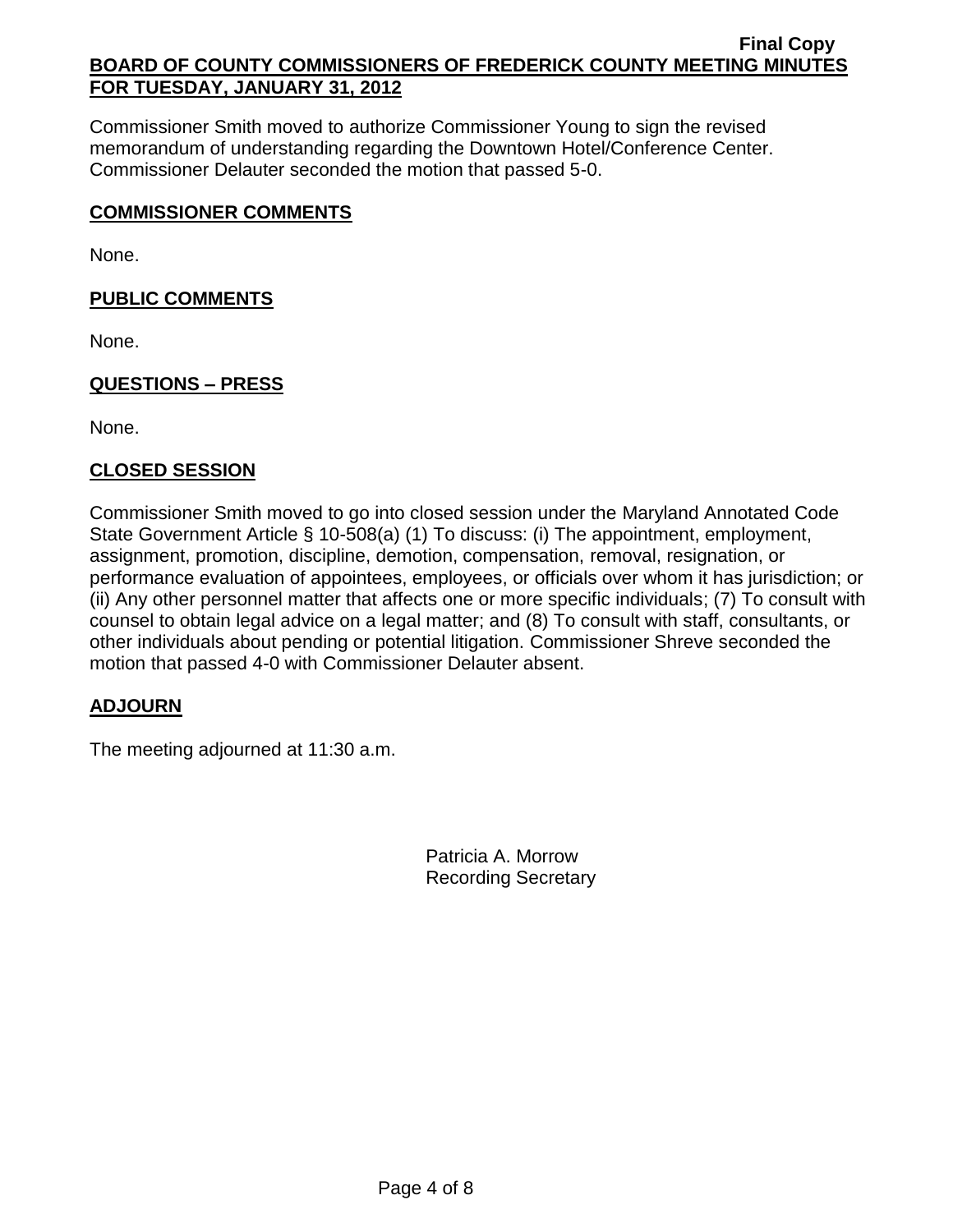## **FORM OF STATEMENT FOR CLOSING THE MEETING OF TUESDAY, JANUARY 31, 2012**

## **STATUTORY AUTHORITY TO CLOSE SESSION**

### **State Government Article §10-508(a):**

(1) To discuss: (i) The appointment, employment, assignment, promotion, discipline, demotion, compensation, removal, resignation, or performance evaluation of appointees, employees, or officials over whom it has jurisdiction; or (ii) Any other personnel matter that affects one or more specific individuals.

#### **Motion:**

Commissioner Smith moved to go into closed session under the Maryland Annotated Code State Government Article § 10-508 (1) To discuss: (i) The appointment, employment, assignment, promotion, discipline, demotion, compensation, removal, resignation, or performance evaluation of appointees, employees, or officials over whom it has jurisdiction; or (ii) Any other personnel matter that affects one or more specific individuals. Commissioner Shreve seconded the motion that passed 4-0 with Commissioner Delauter absent.

#### **Time and Location:**

11:40 a.m. – Third Floor Meeting Room, Winchester Hall

## **Topic to be Discussed:**

To discuss the possible reorganization of certain functions within county government and the potential impact on individual county employees.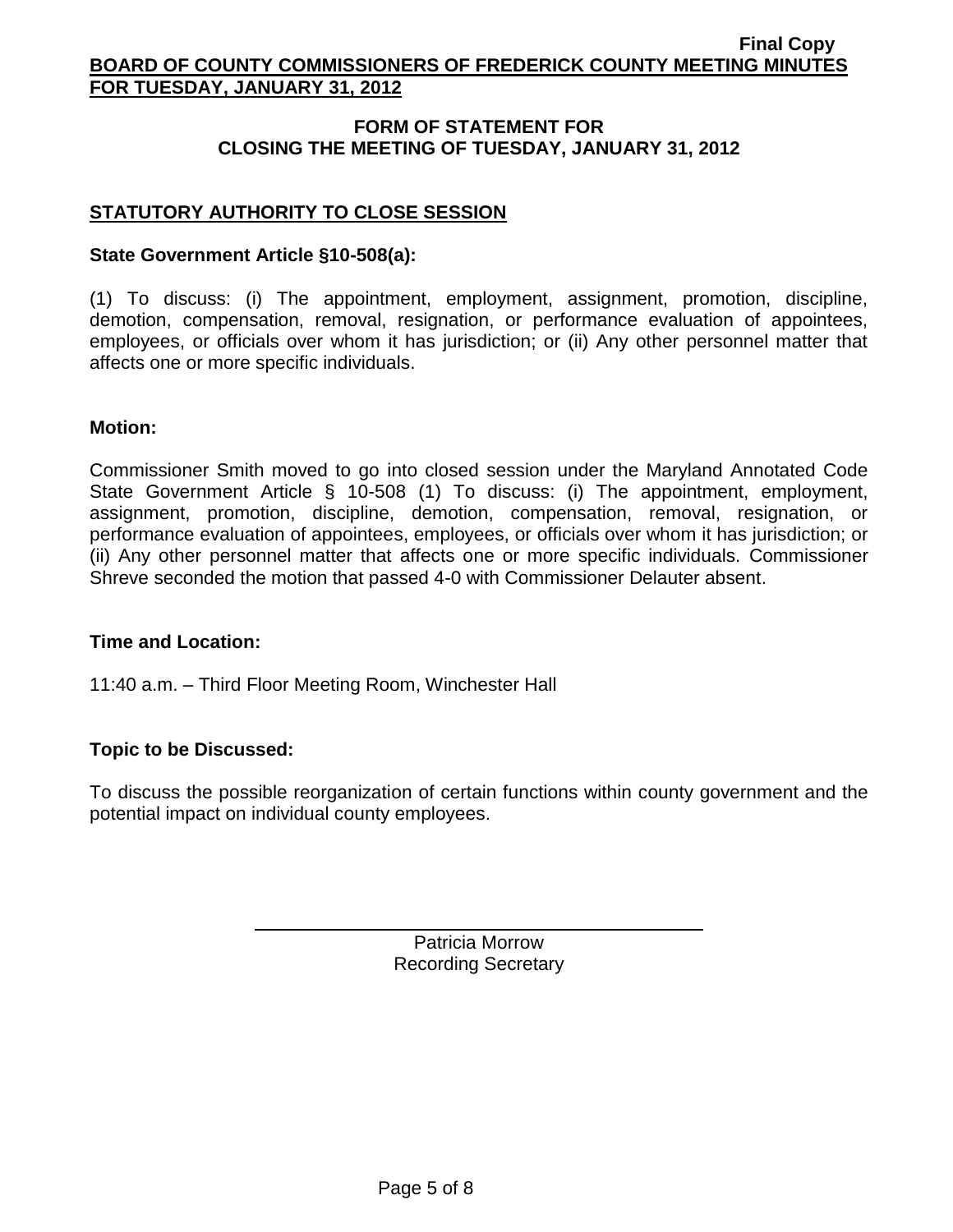### **FORM OF STATEMENT FOR MINUTES OF NEXT OPEN MEETING ON TUESDAY, JANUARY 31, 2012, FOLLOWING THE CLOSED MEETING OF TUESDAY, JANUARY 31, 2012**

## **STATUTORY AUTHORITY TO CLOSE SESSION**

#### **State Government Article §10-508(a):**

(1) To discuss: (i) The appointment, employment, assignment, promotion, discipline, demotion, compensation, removal, resignation, or performance evaluation of appointees, employees, or officials over whom it has jurisdiction; or (ii) Any other personnel matter that affects one or more specific individuals.

### **Motion:**

Commissioner Smith moved to go into closed session under the Maryland Annotated Code State Government Article § 10-508 (1) To discuss: (i) The appointment, employment, assignment, promotion, discipline, demotion, compensation, removal, resignation, or performance evaluation of appointees, employees, or officials over whom it has jurisdiction; or (ii) Any other personnel matter that affects one or more specific individuals. Commissioner Shreve seconded the motion that passed 4-0 with Commissioner Delauter absent.

#### **Time and Location:**

11:40 a.m. – Third Floor Meeting Room, Winchester Hall

## **Others in Attendance:**

D. Dunn, J. Mathias, L. Thall, P. Dial, T. Meunier, M. Hose, and R. Santangelo.

#### **Topic Discussed:**

To discuss the possible reorganization of certain functions within county government and the potential impact on individual county employees

#### **Action Taken:**

Staff was given direction regarding the reorganization of the county government.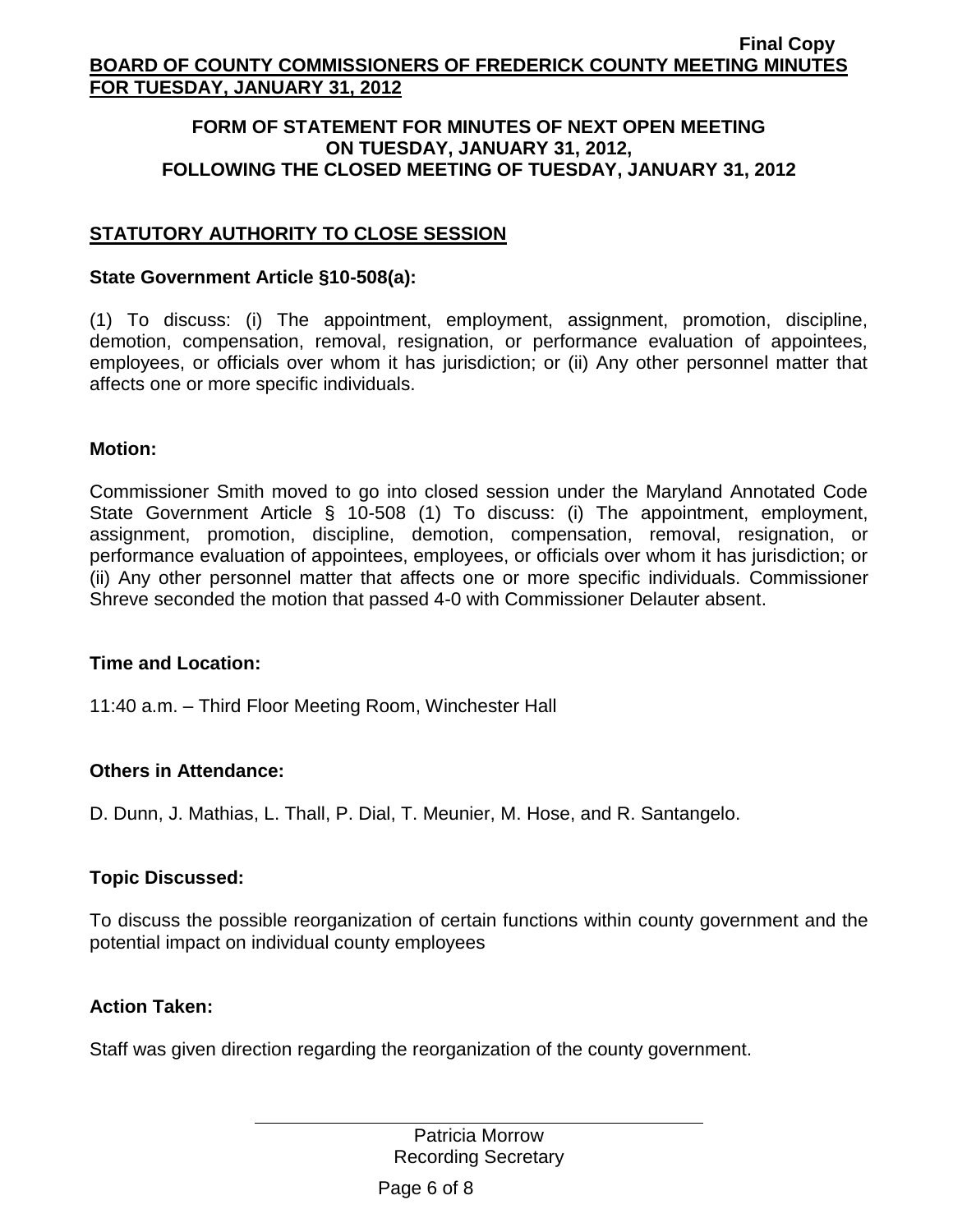## **FORM OF STATEMENT FOR CLOSING THE MEETING OF TUESDAY, JANUARY 31, 2012**

## **STATUTORY AUTHORITY TO CLOSE SESSION**

### **State Government Article §10-508(a):**

(7) To consult with counsel to obtain legal advice on a legal matter and (8) To consult with staff, consultants, or other individuals about pending or potential litigation.

### **Motion:**

Commissioner Smith moved to go into closed session under the Maryland Annotated Code State Government Article § 10-508 (7) To consult with counsel to obtain legal advice on a legal matter and (8) To consult with staff, consultants, or other individuals about pending or potential litigation. Commissioner Shreve seconded the motion that passed 4-0 with Commissioner Delauter absent.

### **Time and Location:**

11:40 a.m. – Third Floor Meeting Room, Winchester Hall

## **Topic to be Discussed:**

To discuss legal and contractual issues relating to a construction project.